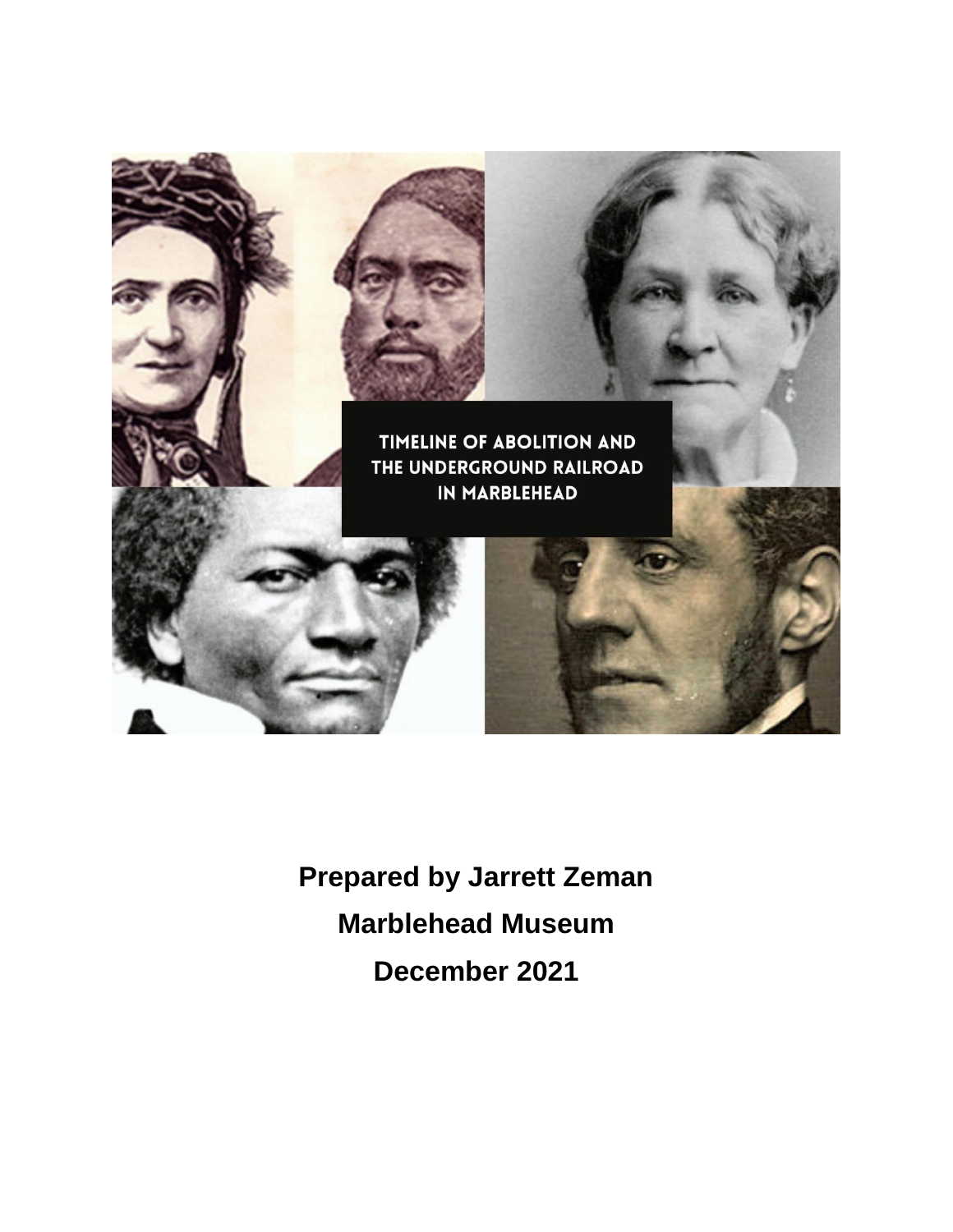### **February 22, 1834**

*The Liberator* reports that the Salem Anti-Slavery Society has formed, and prints its constitution. Captain Benjamin Porter of Marblehead serves as its 4th Vice President, while E.F. Dearborn of Marblehead is named Counselor. A few months later, Porter would become a manager of the American Anti-Slavery Society, a post he held until 1837.<sup>1</sup>

#### **June 11-12, 1834**

The Essex County Anti-Slavery Society forms in Salem during a two-day convention. Rev. Samuel J. May delivers a speech to honor the occasion. Dyer H. Sanborn of Marblehead is elected to the Board of Managers. $2$ 

### **January 14, 1835**

 $\overline{a}$ 

The American Union for the Relief and Improvement of the Colored Race forms in Boston, with William Reed of Marblehead as its President. The Union was formed by "gentlemen of Boston and vicinity who had regarded with disapprobation the movements of the Anti-Slavery Society, but who nevertheless were desirous to do all that could properly be done to ameliorate the condition of the colored population."

The Society's aim, as stated in the second article of its Constitution, is "to promote, in all suitable ways, the mental and moral elevation of the colored race; and by disseminating information and exerting a kind moral influence, to convince all American citizens that the system of slavery in this country is wrong."

Several immediatists, including British abolitionist George Thompson, attempt to "embarrass the proceedings", but they are stopped by William Reed.<sup>3</sup>

<sup>1</sup> Adams, Rufus, "Salem Anti-Slavery Society", *The Liberator*, February 22, 1834. The article includes the Society's constitution. See also Porter's entry at http://www.americanabolitionists.com/abolitionists-and-anti-slaveryactivists.html#A

<sup>2</sup> Cross, Joseph Warren and Dyer H. Sanborn, "Essex County Anti-Slavery Convention in Salem", *The Liberator*, June 14, 1834

<sup>3</sup> Chickering, Reverend J.W., "American Union for the Relief and Improvement of the Colored Race", *The Liberator*, January 17, 1835. To the left of this article, William Lloyd Garrison penned an essay on why this organization was "Cold and Proud in its Spirit", "Defective in its Organization", "Corrupt in its Origin", "Deceitful in its Object", and "Exclusive in its Action." William Reed, the Society's president, had been a member of Congress from 1811 to

<sup>1815,</sup> and was involved in a short-lived plot to convince New Englanders to secede from the Union and form a Northeast Confederacy with Eastern Canada. See The *Marblehead Messenger*, October 17, 1968.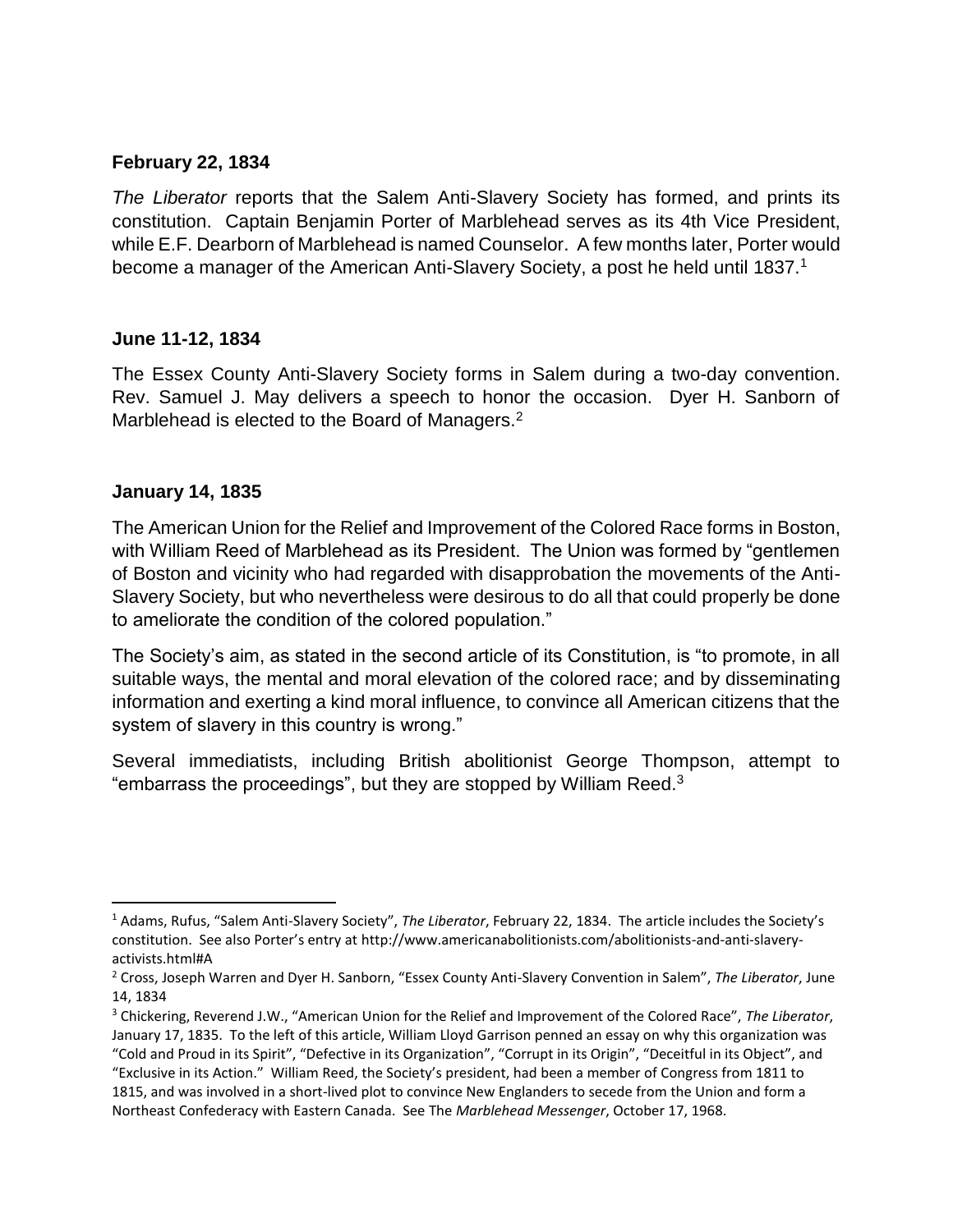### **May 25, 1835**

Samuel Reed, Levi Reed, and Daniel Thomas of Marblehead are named as delegates to the New England Anti-Slavery Convention during an organizing meeting.<sup>4</sup>

### **October 21, 1835**

British abolitionist George Thompson is scheduled to speak at the first anniversary meeting of the Boston Female Anti-Slavery Society. After discovering threats of violence against him, Boston abolitionists sneak Thompson out of Boston and into a series of safehouses, including the Spencer home in Salem (where he was pursued by a mob), Isaac Minster's home in South Danvers, and Erastus Ware's Farm in Marblehead, where he stayed for a week before traveling to New York City and sailing to England.

William Lloyd Garrison, editor of *The Liberator*, volunteers to speak in Thompson's place at the Boston Female Anti-Slavery Society, but he is attacked by an anti-abolition mob before the speech and nearly killed.<sup>5</sup>

While Thompson stayed at the Ware Farm, Ware received an anonymous letter threatening that his house "would be burned over his head" if Thompson remained there. A party of men came to the house looking for Thompson, but he hid in the woods. When Thompson lectured later in Marblehead's Methodist Church, a mob attacked the building, smashing some windows. During Thompson's stay, William Lloyd Garrison visited him at the Ware Farm.<sup>6</sup>

### **October 22, 1835**

 $\overline{\phantom{a}}$ 

George Thompson writes a letter to William Lloyd Garrison while hiding in Marblehead, outlining some of his abolitionist beliefs. It is later published as the Letter from Marblehead in *Letters and Addresses by George Thompson During His Mission in the United States* (1837).<sup>7</sup>

<sup>4</sup> Barry, Charles C., "New England Anti-Slavery Convention," *The Liberator*, May 30, 1835.

<sup>5</sup> Mayer, Henry, *All on Fire: William Lloyd Garrison and the Abolition of Slavery* (New York: W.W. Norton and Company, 2008), 200-208; Simeon Dodge to Wilbur H. Siebert, January 29, 1894, Wilbur H. Siebert Underground Railroad Collection, https://ohiomemory.org/digital/collection/siebert/id/16566/rec/3

<sup>6</sup> "Benjamin P. Ware", *The Marblehead Messenger*, February 9, 1906.

<sup>7</sup> Thompson, George, "Letter From Marblehead" in *Letters and Addresses by George Thompson During His Mission in the United States* (Boston: Isaac Knapp, 1837), 106-116.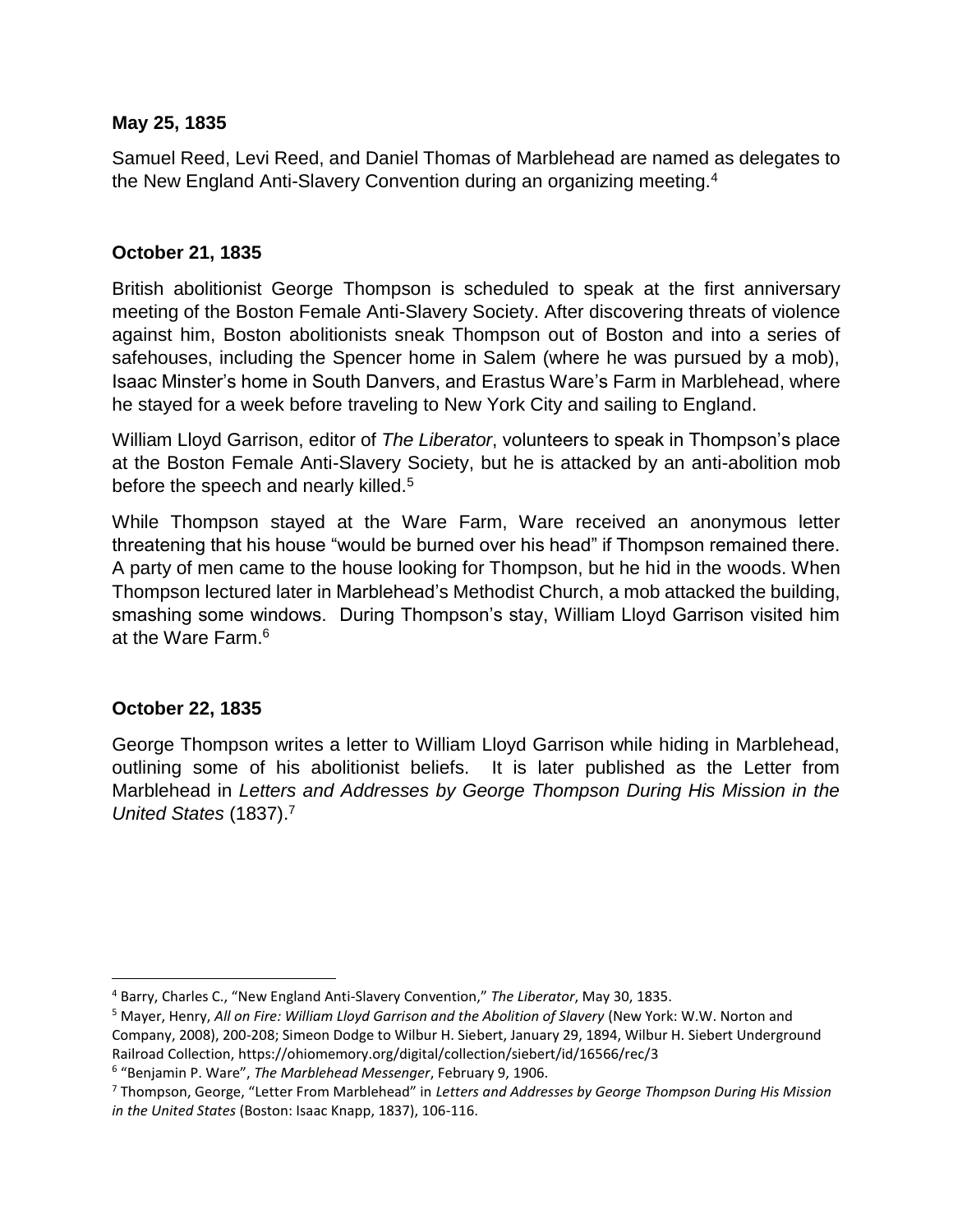### **October 31, 1835**

In an article titled "George Thompson's Ubiquity", William Lloyd Garrison mocks the New York and Boston press for their varied and inaccurate reports of Thompson's whereabouts. One rumor describes Thompson "living at Marblehead in a house already *marked* and *noted* by the spies of the mobocracy."<sup>8</sup>

## **May 14, 1836**

The *Liberator* prints an invitation to delegates for the New England Anti-Slavery Convention, held in Boston on May 24. Thirty-three men from Marblehead are invited: Samuel Homan, Dan Weed, S.B. Russell, Thomas Wooldridge, Robert P. Stevens, Benjamin Shaw, Samuel Bowden III, Nathaniel Hervey, Benjamin Porter, Thomas Dinsmore, John Reynolds, E.B. Dearborn, T. Nicholson, Francis Dixon, Samuel Martin, Philip Holway, Dan Weed, Jr., John Shaw, William A. Richardson, Joseph Wilson, Nathan Bowen, Jr., Russell L. Hathaway, Benjamin Hawkes, Francis Parton, Ezekiel Russell, J.P. Cressy, Andrew Lackey, John D. Eastland, Thomas Gurney, Jr., George P. Hiller, Erastus Ware, and Moses Hill.

Delegates are instructed to report to the Anti-Slavery Office at 46 Washington Street upon their arrival in Boston.<sup>9</sup>

# **April 1-2, 1837**

 $\overline{\phantom{a}}$ 

Oliver Johnson, a Boston newspaper editor and abolitionist, delivers an address in Marblehead at the Methodist Society Meeting House. On April 2, he is joined by Amos Dresser, a bible salesman who had been publicly whipped in Nashville for possessing abolitionist literature.

In *The Liberator*, Johnson describes how on April 2nd "a lawless rabble manifested their attachment to the 'Union' by attempting to break up our meeting." Protestors outside attempted to empty the building by shouting "Fire!", but most of the crowd remained inside.

Dresser spoke for an hour, during which the protestors tossed stones through the windows, breaking a few panes of glass, in an attempt to intimidate those gathered inside. The audience remained until the meeting's conclusion at 10pm.<sup>10</sup>

<sup>8</sup> Garrison, William Lloyd, "George Thompson's Ubiquity", *The Liberator*, October 31, 1835

<sup>9</sup> Garrison, William Lloyd, "A Call to the New England Anti-Slavery Convention", *The Liberator*, May 14, 1836

<sup>10</sup> Johnson, Oliver, "Disturbance in Marblehead," *The Liberator*, April 7, 1837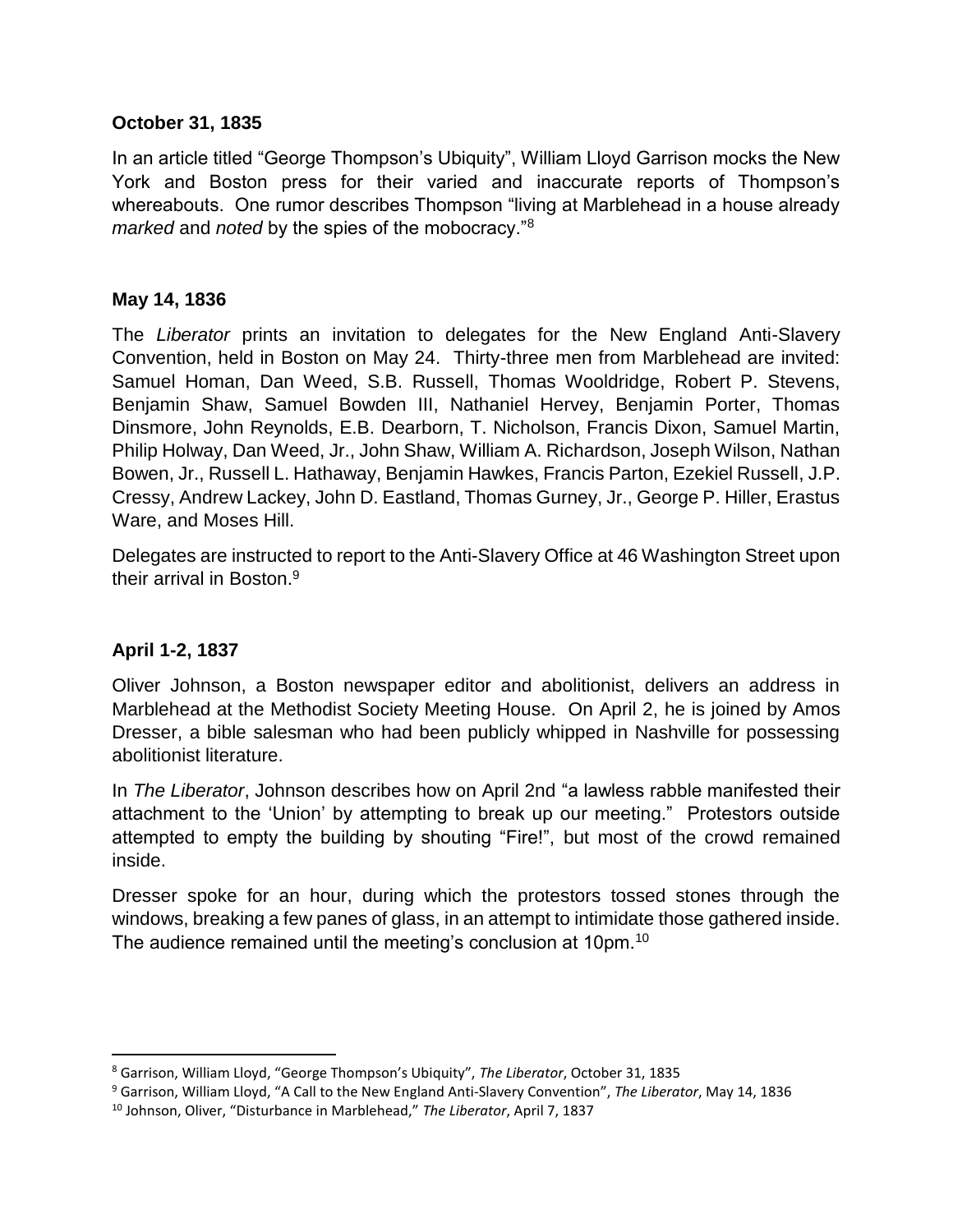### **June 20-23, 1837**

"Fishermen from Marblehead" are identified as some of the speakers at the New England Anti-Slavery Convention.<sup>11</sup>

### **October 4, 1837**

The Essex County Anti-Slavery Society holds its annual meeting in New Rowley. Thomas Wooldridge of Marblehead is named one of the Society's managers.<sup>12</sup>

### **January 8, 1839**

Lecturer Joseph H. Prince delivers an address on slavery before the Columbian Society of Marblehead. The full text of the lecture is printed in *The Liberator* under the mocking title, "Modern Democracy!"

In the address, Prince states, "I am no advocate for slavery…but I would not disseminate the doctrines of imprescriptible rights, among a people who have known nothing, who have felt nothing, save servile bondage, for more than two centuries. I would not give immediate, unconditional emancipation to the slave, before he was capable of appreciating and using liberty, as connected with civil government, with laws, and with religion.

Nor do I believe, come emancipation when it may, that the two races will ever live in a state of equal freedom under the same government, so insurmountable are the barriers which nature, habit, and opinion have established between them."<sup>13</sup>

### **October 31, 1839**

 $\overline{\phantom{a}}$ 

The Essex County Anti-Slavery Society holds a convention in Danvers New Mills. Notes sent to the *Liberator* described the "fishermen of Marblehead" among the 183 men present. Thomas Wooldridge, of Marblehead, is named to the society's Business Committee.<sup>14</sup>

<sup>11</sup> Goodell, William, "The New England Anti-Slavery Convention," *The Liberator*, June 23, 1837

<sup>12</sup> Ashby, William, "Essex County A.S. Society", *The Liberator*, October 13, 1837.

<sup>13</sup> Garrison, William Lloyd, "Modern Democracy!", *The Liberator*, April 12, 1839. An article in the *Marblehead Messenger*, dated January 27, 1882, identifies abolitionists Wendell Phillips, Theodore Parker, and Charles Sumner as former speakers at Lyceum Hall, but does not provide dates. According to the paper, "A great many of these lectures were given under the auspices of the Columbian Society."

<sup>14</sup> Foster, George and Benjamin R. Downs, "Essex County Anti-Slavery Convention", *The Liberator*, November 8, 1839.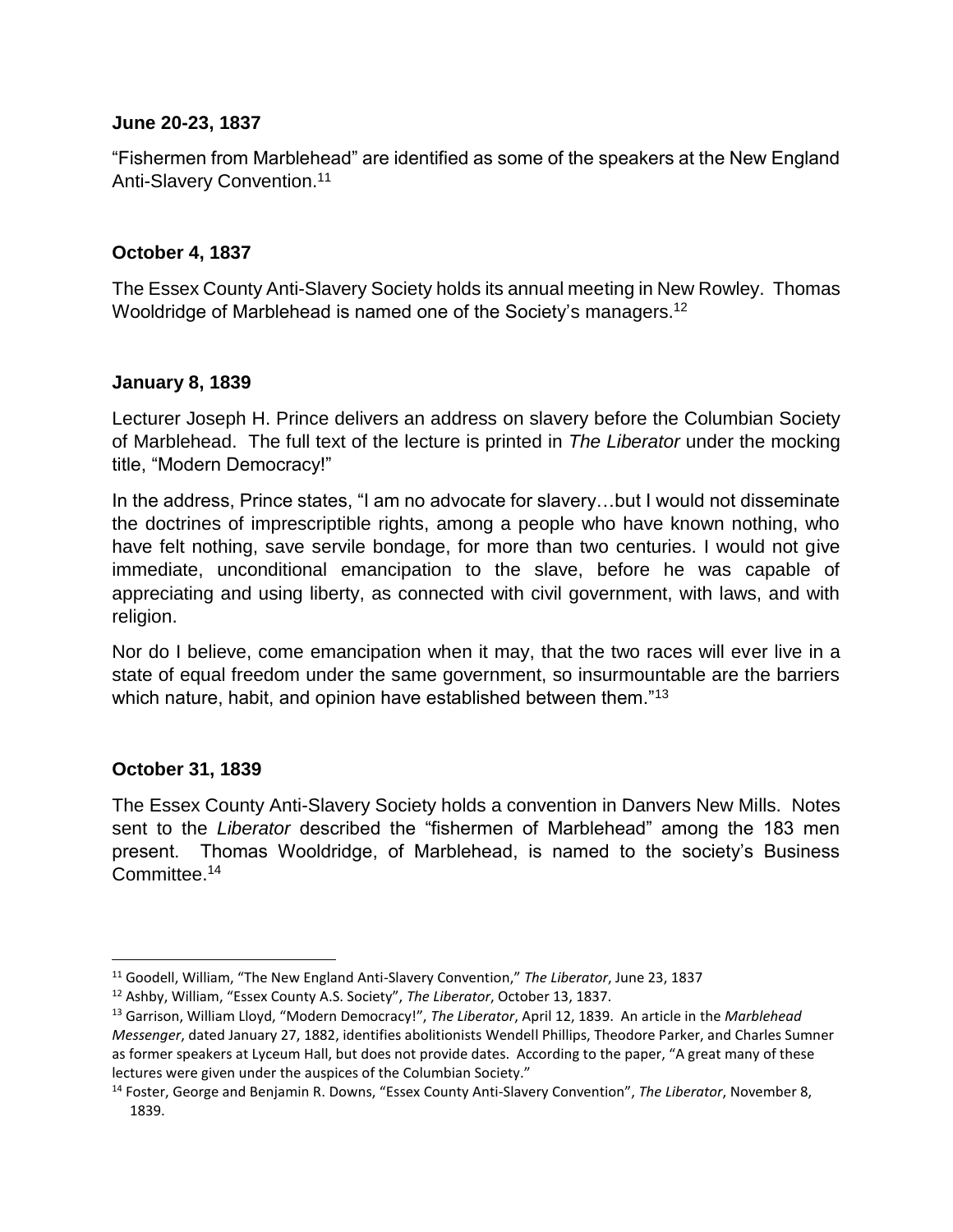### **1840**

Simeon and Betsey Dodge begin to offer their house as a station on the Underground Railroad. In a letter to Underground Railroad scholar Wilbur H. Siebert, written in 1893, Dodge noted, "Marblehead being on the sea and off the road to Canada, my home was used, for secreting fugitives who were sent to me for temporary safety, and kept until danger was over."<sup>15</sup>

As Lord and Gamage describe in *The Spirit of '76 Lives Here*, "Marblehead's port was used on the inbound route from New York and New Bedford as a connection with Salem and Andover, [and] as an embarkation point where escapees could wipe out a trail by going to Newburyport, Portland or Halifax by water."<sup>16</sup>

# **Undated**

 $\overline{\phantom{a}}$ 

Meetings are held in the home of Dr. Samuel L. Young (more commonly called the Orne House) at what is now 18 Darling Street, to plan Underground Railroad activities in Marblehead. Fred L. Noyes writes, "One night, a runaway slave was brought from a ship into the house by persons unknown, and Mr. Young secreted and fed him. The next night the fugitive was taken to Salem in a carriage, whence he was passed on safely to Canada via the U.G.R.R."

Young also assisted an ex-slave trying to raise money to buy his mother's freedom: "He had learned through secret sources of communication that his mother was to be sold South. …He told a Marblehead minister who sent him to Mr. Young. With the help of others, Mr. Young got the mother brought North."<sup>17</sup>

In another example of Orne House activity, Wilbur H. Siebert writes, "One of the slaves protected by [Dodge] had been put ashore before daylight at Chelsea from a brig, hidden by a woman, and towards night entrusted to a farmer on his way home to Danvers, with a load of onions. The slave was forwarded to Marblehead, where the Methodist preacher, Mr. Bailey, took him to the house of A. C. Orne. Soon Mr. Dodge transferred the runaway to his home and a few nights later he and Benjamin G. Hathaway, with a borrowed horse and wagon, escorted him to the house of John A. Innis, a little way out of Salem. The

<sup>&</sup>lt;sup>15</sup> Dodge, Simeon to Professor Wilbur H. Siebert, March 1893, Wilbur H. Siebert Underground Railroad Collection https://ohiomemory.org/digital/collection/siebert/id/16724/rec/1. The 1840 date is likely an estimate, as Dodge notes at the beginning of the letter that "I did not keep any records or dates of anti-slavery days, simply done what I considered to be my duty at the time."

<sup>16</sup> Lord, Priscilla Sawyer and Virginia Clegg Gamage, *Marblehead: The Spirit of '76 Lives Here* (Radnor, Pennsylvania: Chilton Book Company), 172.

<sup>17</sup> Lord, Priscilla Sawyer and Virginia Clegg Gamage, *Marblehead: The Spirit of '76 Lives Here* (Radnor, Pennsylvania: Chilton Book Company), 172; Noyes, Fred L., "Notes on Underground Railroad Stations", Wilbur H. Siebert Underground Railroad Collection, https://ohiomemory.org/digital/collection/siebert/id/16346/rec/3.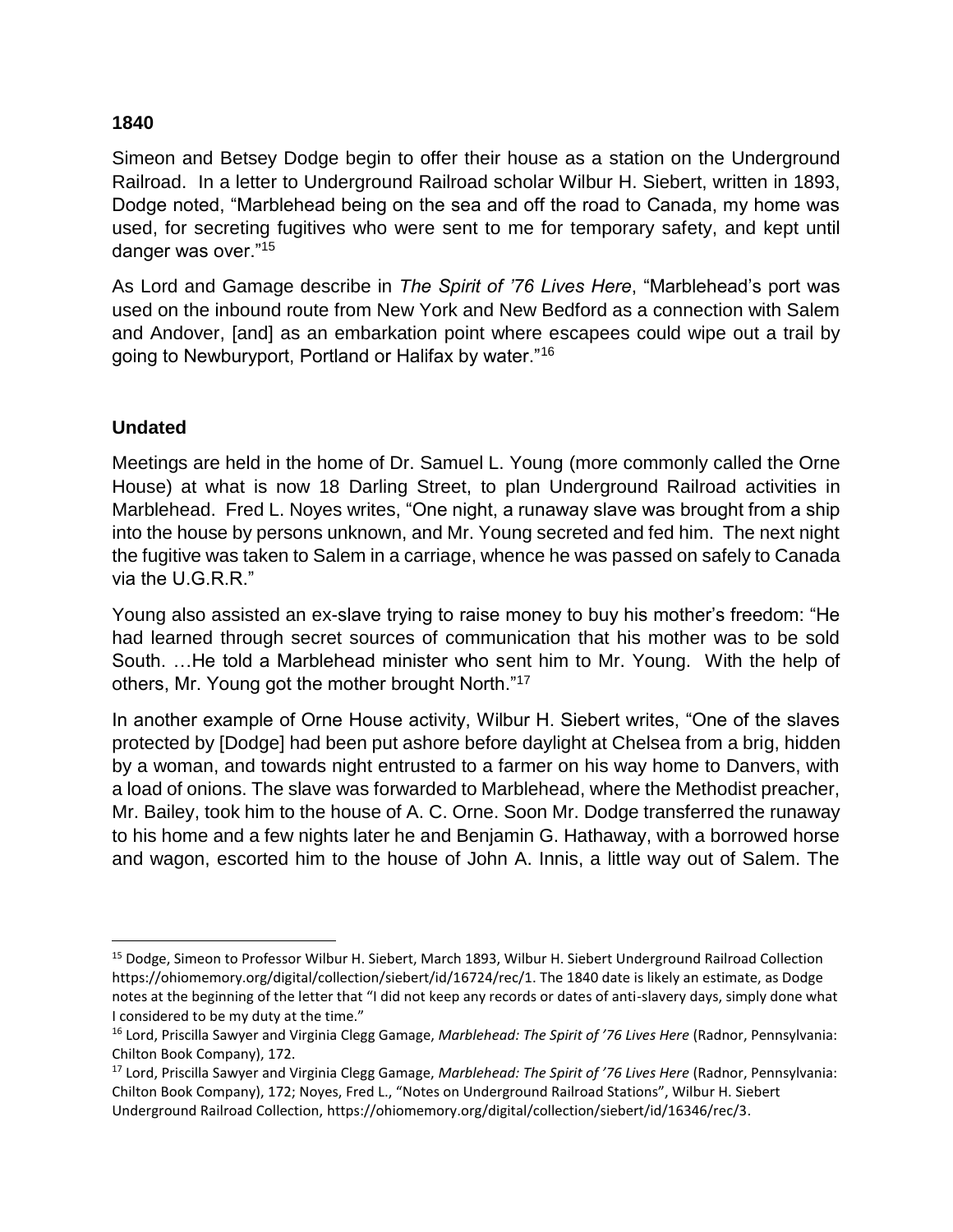runaway took the fifteen-mile drive to Judge Howe's, at Georgetown, in Mr. Innis's carriage."<sup>18</sup>

### **May 12-15, 1840**

Robert P. Stevens and Dan Weed serve as Marblehead delegates to the annual meeting of the American Anti-Slavery Society, held at the Fourth Free Church in New York City.<sup>19</sup>

### **June 23-24, 1840**

At the Sixth Annual Meeting of the Essex County Anti-Slavery Society, held at Mechanics Hall in Salem, Thomas Wooldridge of Marblehead is elected one of the society's Vice Presidents.<sup>20</sup>

## **October 30-December 2, 1840**

In the Election of 1840, Samuel Goodwin, Ambrose Allen, Robert P. Stevens, George Pedrick, Thomas M. Goodwin, and John Dennis vote for the Liberty Party ticket of J. Gillespie Birney and Thomas Earle. The Liberty Party was an antislavery third party that fielded candidates in presidential elections from 1840-1860.<sup>21</sup>

### **February 1841**

 $\overline{\phantom{a}}$ 

Samuel Goodwin represents Marblehead at an Anti-Slavery Convention of the Liberty Party in Georgetown, Massachusetts. The convention's agenda included a discussion of efforts to abolish slavery in the District of Columbia.<sup>22</sup>

<sup>18</sup> Siebert, Wilbur H., *The Underground Railroad in Massachusetts* (Worcester, Mass.: American Antiquarian Society, 1936), 56-57.

<sup>19</sup> Garrison, William Lloyd, "American Anti-Slavery Society: Roll of Members and Delegates," *The Liberator*, May 29, 1840.

<sup>20</sup> Black, James D., "Essex County A.S. Society", *The Liberator*, July 10, 1840.

<sup>21</sup> K.S.P., "An Old Anti-Slavery Man Gone to Rest," *Marblehead Messenger,* November 30, 1883

<sup>22</sup> Roads, Samuel Jr., *The History and Traditions of Marblehead* (Boston: Houghton Mifflin and Company, 1881), 268-69; K.S.P., "An Old Anti-Slavery Man Gone to Rest," *Marblehead Messenger,* November 30, 1883. Goodwin also provided funding for the transport, lodging or compensation of abolitionist lecturers to Marblehead throughout his lifetime, including Frederick Douglass, Charles Lenox Remond, and Henry "Box" Brown.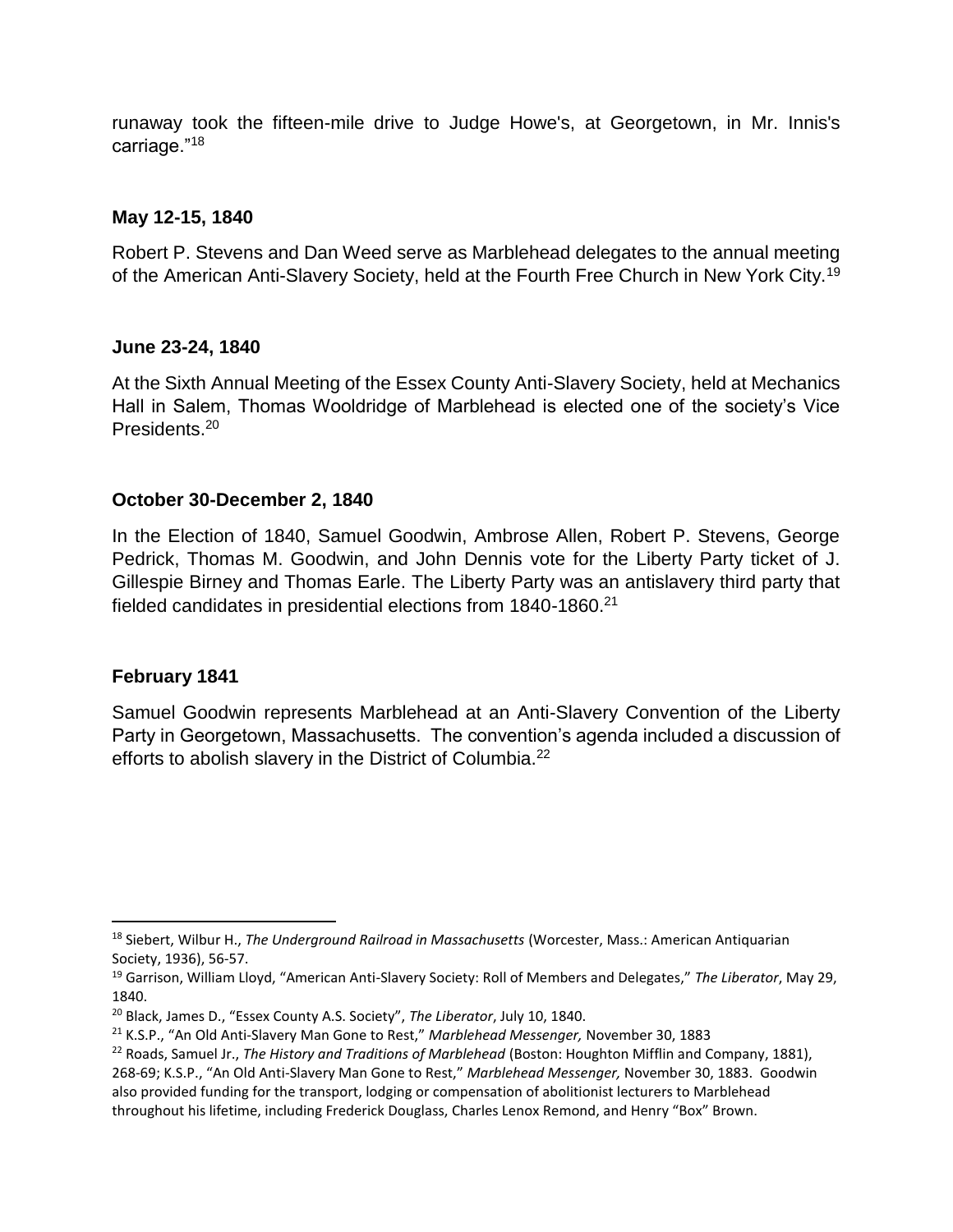#### **June 22, 1841**

At the Seventh Annual Meeting of the Essex County Anti-Slavery Society, held in Lynn, Thomas Wooldridge of Marblehead is elected one of the society's Vice Presidents.<sup>23</sup>

### **September 2, 1842**

In his *Herald of Freedom* newspaper, New Hampshire abolitionist Nathaniel P. Rogers describes a trip to Marblehead: "I was astonished to hear that the people were peculiarly pro-slavery. They are mostly Democrats, and are afraid probably of 3rd partyism. They must be shown that this is not abolitionism. We found but one abolitionist family there, Thomas Wooldridge's, a 'come-outer' Quaker. Garrison or Foster must go among them, and tell the bold 'fishermen of Marblehead' what anti-slavery means, and they will embrace it. They will be abolitionists fast enough, when they learn that anti-slavery is humanity, and not politics or sectarianism."<sup>24</sup>

#### **June 30, 1843**

At the Ninth Annual Meeting of the Essex County Anti-Slavery Society, held in the Methodist Meeting House in East Bradford, Thomas Wooldridge of Marblehead is elected one of the society's Vice Presidents.<sup>25</sup>

### **January 5, 1844**

At a quarterly meeting of the Essex County Anti-Slavery Society, held in Dodge's Hall in Manchester, Thomas Wooldridge of Marblehead is named one of the society's agents.<sup>26</sup>

### **April 11-12, 1844**

 $\overline{\phantom{a}}$ 

P. Dixy, of Marblehead, attends an Anti-Slavery Convention held in Salem's Lyceum Hall. Abolitionists who spoke included S.S. Foster, Charles Lenox Remond, J.M. Spear, Frederick Douglass, and William Lloyd Garrison.<sup>27</sup>

<sup>23</sup> Black, James D. and James P. Boyce, "Essex County Anti-Slavery Society," *The Liberator*, July 2, 1841

<sup>&</sup>lt;sup>24</sup> Rogers, Nathaniel Peabody, *A Collection from the Miscellaneous Writings of Nathaniel Peabody Rogers (Boston:* Benjamin B. Mussey and Company, 1849), 231-32.

<sup>25</sup> Kenny, Mary P., "Ninth Annual Meeting of the Essex County A.S. Society," *The Liberator*, July 14, 1843.

<sup>26</sup> Kenny, Mary P., "Essex County Anti-Slavery Society", *The Liberator*, January 19, 1844.

<sup>27</sup> Kenny, Mary P. and Henry Clapp Jr., "Anti-Slavery Convention at Salem," *The Liberator*, April 19, 1844*; Salem Register*, April 11, 1844.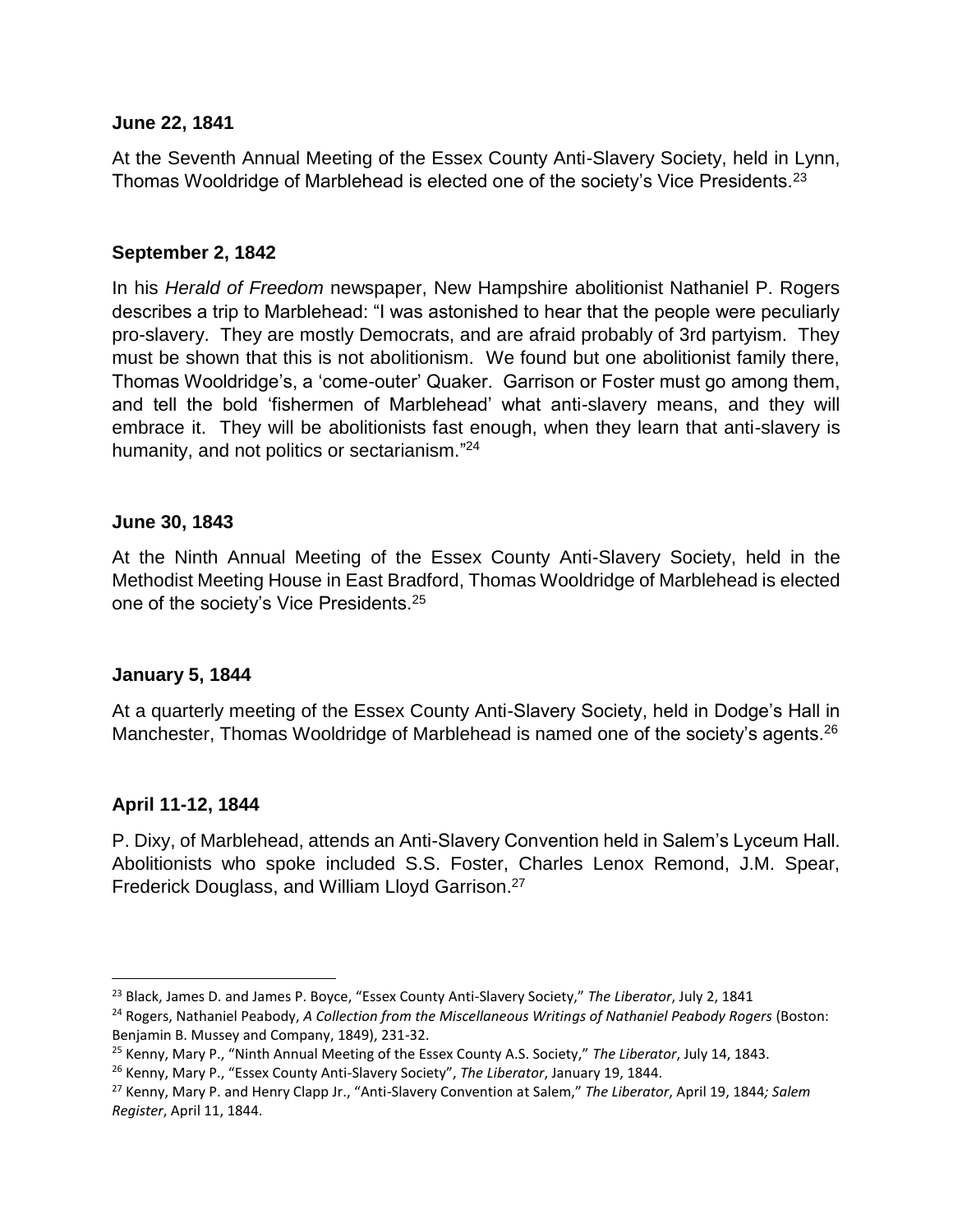### **April 22, 1844**

An Anti-Slavery Convention is held in Beverly. Speakers included Frederick Douglass, Charles L. Remond, Stephen S. Foster and J.N. Buffum.

However, the delegates are met "with a rather cool reception" during the morning, which the *Salem Register* attributes to political interference and a lack of support among local churches. As the *Register* reported, "They were somewhat uneasy when the truth came --- when their rotten churches were ripped up, and their political dishonesty exposed, but considering there is so much 'religion' in the town, the audience behaved very decently."

Owing to the town's lack of interest, the cost of renting Beverly Town Hall, and the fact that "the churches are shut against anti-slavery", the convention organizers decide to adjourn to Marblehead. However, they meet a similarly skeptical crowd. According to the *Register*, "The main impediments to the progress of Anti-Slavery in Marblehead appear to be politics, false religion and ignorance. Especially the latter, which is the natural result of the two former."

During the convention, the *Register* reported, "'The Marblehead nerve' quivered some, however, at the mention of the Church --- and when Moses Stuart was proven to be a pro-slavery wretch, as much worse than a hen-stealer as a human being is of more value than a hen, there was quite an excitement; and as the waters of truth fell on the hearts that were hot with the searing iron of iniquity, it was not odd that it produced an occasional hiss."<sup>28</sup>

### **June 28, 1844**

At the Tenth Annual Meeting of the Essex County Anti-Slavery Society, held in the Universalist Meeting House in Methuen, Thomas Wooldridge of Marblehead is elected one of the society's Vice Presidents.<sup>29</sup>

# **November 1-December 4, 1844**

In the Election of 1844, Samuel Goodwin and 15 other Marbleheaders vote for the Liberty Party ticket of J. Gillespie Birney and Thomas Morris.<sup>30</sup>

 $\overline{\phantom{a}}$ 

<sup>28</sup> *The Salem Register*, April 22, 1844.

<sup>29</sup> Kenny, Mary P., "Essex County Anti-Slavery Society," *The Liberator*, July 12, 1844.

<sup>30</sup> K.S.P., "An Old Anti-Slavery Man Gone to Rest," *Marblehead Messenger,* November 30, 1883.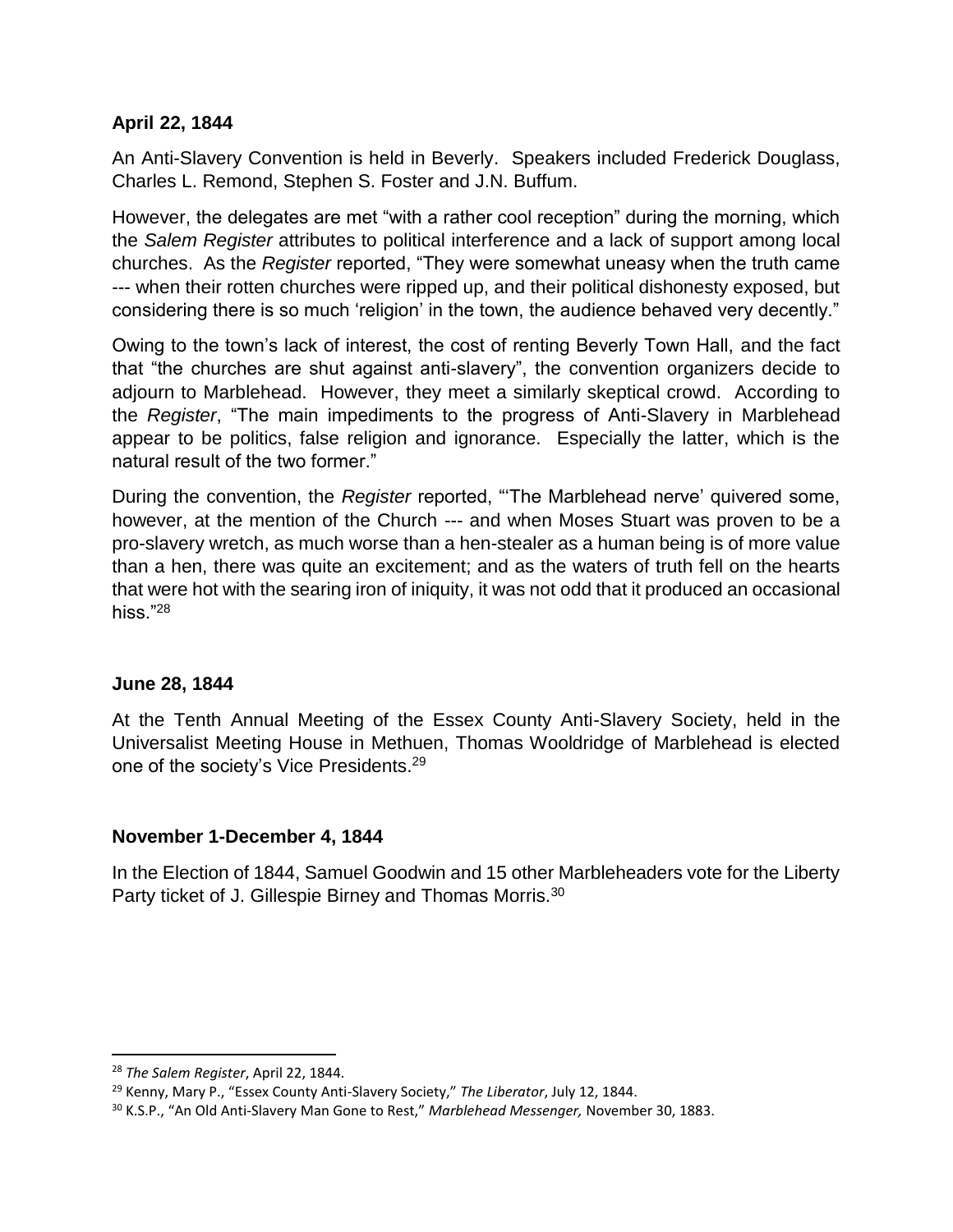#### **November 4-5, 1844**

The quarterly meeting of the Essex County Anti-Slavery Society is held in Marblehead at Lyceum Hall. Charles Lenox Remond, Frederick Douglass, Henry Clapp, Jr., and Loring Moody are present.

Ten days before the meeting, the *Liberator* printed a letter from Remond in which he wrote, "few places have given a more general and generous ear, during the past year, than Marblehead."<sup>31</sup>

During the meeting, J. Turner(?), an African American from Connecticut, described his escape from slavery. Frederick Douglass and Loring Moody also told the story of Captain Jonathan Walker, a Cape Cod mariner who smuggled escaped slaves to the British West Indies. When Walker was caught, his hand was branded with the letters *S.S.* for "Slave Stealer."<sup>32</sup>

In a reminiscence published in the *Marblehead Messenger* in 1895, a Marbleheader described the scene: "It was in the Lyceum Hall that I first heard 'Fred Douglass', as he was familiarly called. Memory's picture of that night time has not dimmed. I can see his tall, erect figure on the speaker's stand, his kinky hair parted on the right, 'sticking out' on the left far beyond his forehead, his arm extended in gesticulation as he pled the case of Johnathan Walker…and hear his voice ring through the hall as he said, 'Johnathan Walker, one of your own countrymen, Johnathan Walker, one of your own color.' As has been said, he was endowed with genius."<sup>33</sup>

The *Liberator* reported that "the meeting passed off with the greatest enthusiasm and tremendous cheering, and will undoubtedly produce a lasting effect."<sup>34</sup>

# **August 22, 1845**

l

Captain Jonathan Walker and Loring Moody speak in Marblehead. The *Liberator* requests that all Marbleheaders "[use] what personal influence is necessary to draw out all sects, parties, classes, and conditions to hear the experience of a Massachusetts man of the evils of slavery."<sup>35</sup>

<sup>31</sup> Remond, Charles Lenox, "Essex County A.S. Society," *The Liberator*, October 25, 1844

<sup>32</sup> Garrison, William Lloyd, "County Meeting at Marblehead", *The Liberator*, November 29, 1844

<sup>33</sup> M.G.B., "Distinguished Orators at the Old Lyceum," *The Marblehead Messenger*, March 8, 1895

<sup>34</sup>Garrison, William Lloyd, "County Meeting at Marblehead", *The Liberator*, November 29, 1844

<sup>35</sup> Whipple, Charles H., "Walker and Moody", *The Liberator*, August 8, 1845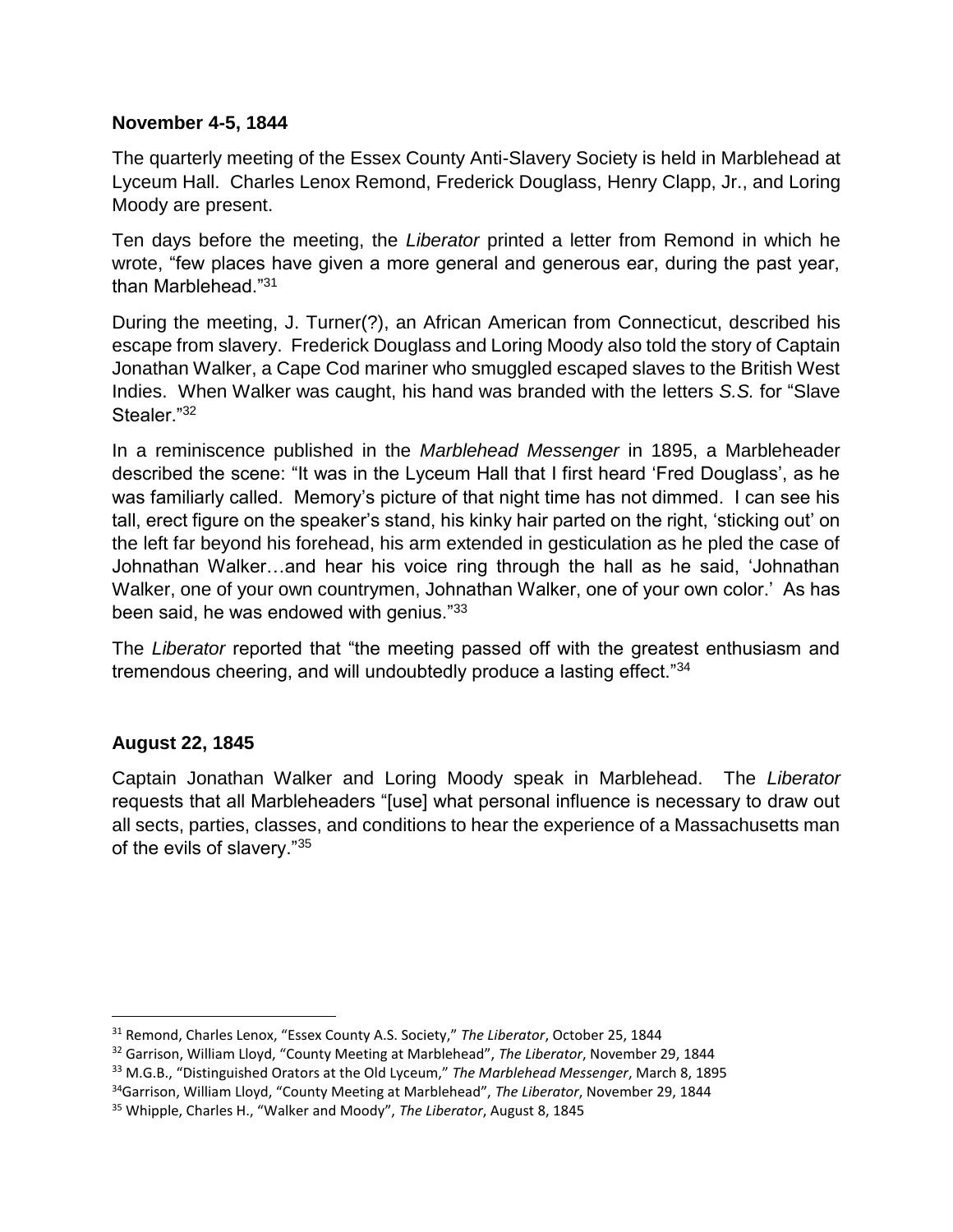### **February 17, 1846**

Parker Pillsbury speaks in Marblehead, as an agent of the American Anti-Slavery Society.<sup>36</sup>

### **June 19, 1846**

At the Eleventh Annual Meeting of the Essex County Anti-Slavery Society, Thomas Wooldridge of Marblehead is elected one of the society's Vice Presidents.<sup>37</sup>

## **November 27, 1846**

At a meeting of the Rhode Island Anti-Slavery Society, James Buffum of Boston claims that the Marblehead Baptist Church sells pews "on condition that they should be rented to no one but 'reputable white persons', thus excluding sinners and colored people." $38$ 

## **December 30, 1847**

Frederick Douglass speaks at the Lyceum Hall. The Marblehead Mercury printed a letter from a reader identified as "B", who reported, "Mr. Douglass took up the subject in a most able manner, touching upon it with a moral, political, and religious point of view, occasionally with bursts of eloquence of which the most refined minds might be justly proud. His natural powers of intelligence must be very great, when we consider him as being self taught, and all within the space of six years. …He made in the course of his remarks, while advocating the relationship existing between the Negro and the white man, created by the God of Nature, some very happy allusions to the Bible testimony, which gave a finish to his argument, carrying with it a deeper conviction of its truth.

We regretted, however, to have our instructive entertainment disturbed by his sarcastic allusions to religionists, asserting 'there is too much religion' and endeavoring to sustain his argument by proving the inconsistency of its professors. He pursued the course of the advocates of abolitionism which is invariably marked by their radical and extravagant views losing sight of the indisputable truth, that in order to remedy an evil, wisdom teaches us not to create a multitude of them." <sup>39</sup>

In the next issue, a correspondent identified as "E.B.N." responded to the editorial: "Religion is the minds of many synonymous with Christianity, and therefore…it would be inferred that Mr. Douglass was opposed to Christianity, which is untrue, if we may judge

 $\overline{a}$ 

<sup>36</sup> Moody, Loring, "Parker Pillsbury," *The Liberator*, February 6, 1846

<sup>37</sup> Kenny, Mary P., "Essex County A.S. Society," *The Liberator*, June 26, 1846

<sup>38</sup> Burleigh, C.M., "For the Liberator: Rhode Island Anti-Slavery Society," *The Liberator*, November 27, 1846

<sup>39</sup> "B.", *The Marblehead Mercury*, January 1, 1848.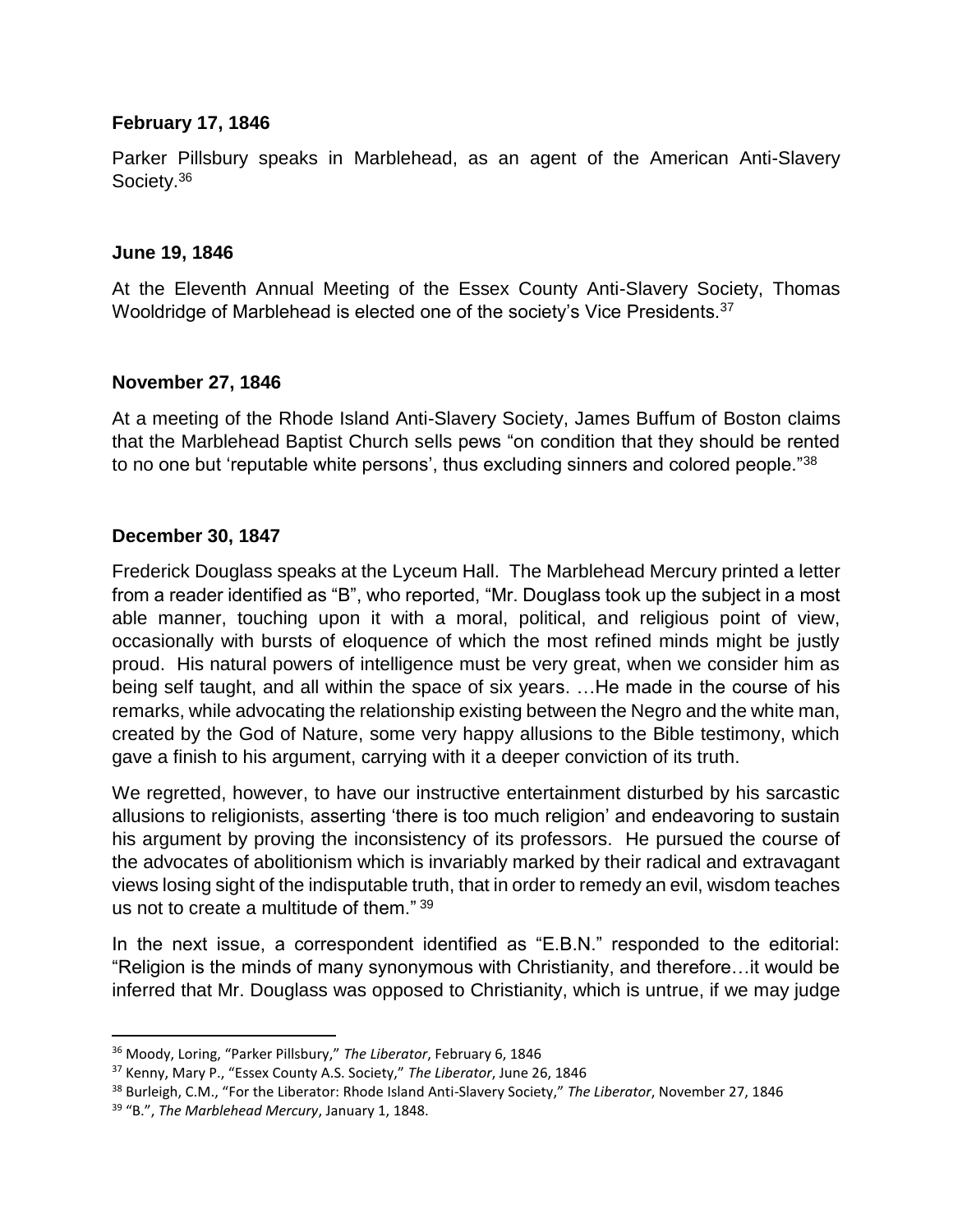by his words or deeds. He said at that time that Christianity taught glory to god…while the religion of the present day was too apt to teach the glorification to God, forgetting or taking no notice of the remainder of the text. [He read] in proof of his position, extracts from a sermon in favor of slavery by a bishop of some note in Virginia, and stating also the facts, the slaves of this country are asking their liberty at the hands of the religionists and receiving instead the Bible.

I do not mean to charge your correspondent with intentionally misrepresenting Mr. Douglass, but…if he will take the trouble of reading Douglass's narrative, he will admit that a man experiencing such treatment as he has at the hands of those professing religion, has a perfect right to make such a distinction."<sup>40</sup>

## **January 22-23, 1848**

William Wells Brown, an escaped slave, speaks in Marblehead as an agent of the American Anti-Slavery Society. Five years later, he would write *Clotel, or The President's Daughter: A Narrative of Slave Life in the United States*, the first published novel by an African American.<sup>41</sup>

### **March 9, 1848**

*Liberator* editor William Lloyd Garrison speaks at the Lyceum Hall. The *Mercury* reported, "the talented lecturer did ample justice to the great subject, and the audience were highly gratified. A few more such lectures would wake up our citizens to a sense of their duty with regard to the 'great abomination."<sup>42</sup>

### **May 15, 1849**

l

The Marblehead Sewing Circle contributes \$8 to the Massachusetts Anti-Slavery Society.<sup>43</sup>

<sup>40</sup> "E.B.N.", *The Marblehead Mercury*, January 8, 1848.

<sup>41</sup> Garrison, William Lloyd, "William W. Brown," *The Liberator*, January 21, 1848

<sup>42</sup> Garrison, William Lloyd, "Lecture at Marblehead," *The Liberator*, March 3, 1848; *The Marblehead Mercury*, March 11, 1848.

<sup>43</sup> Philbrick, S., "Treasurer's Report of Receipts from May 1 to June 1, 1849," *The Liberator*, June 15, 1849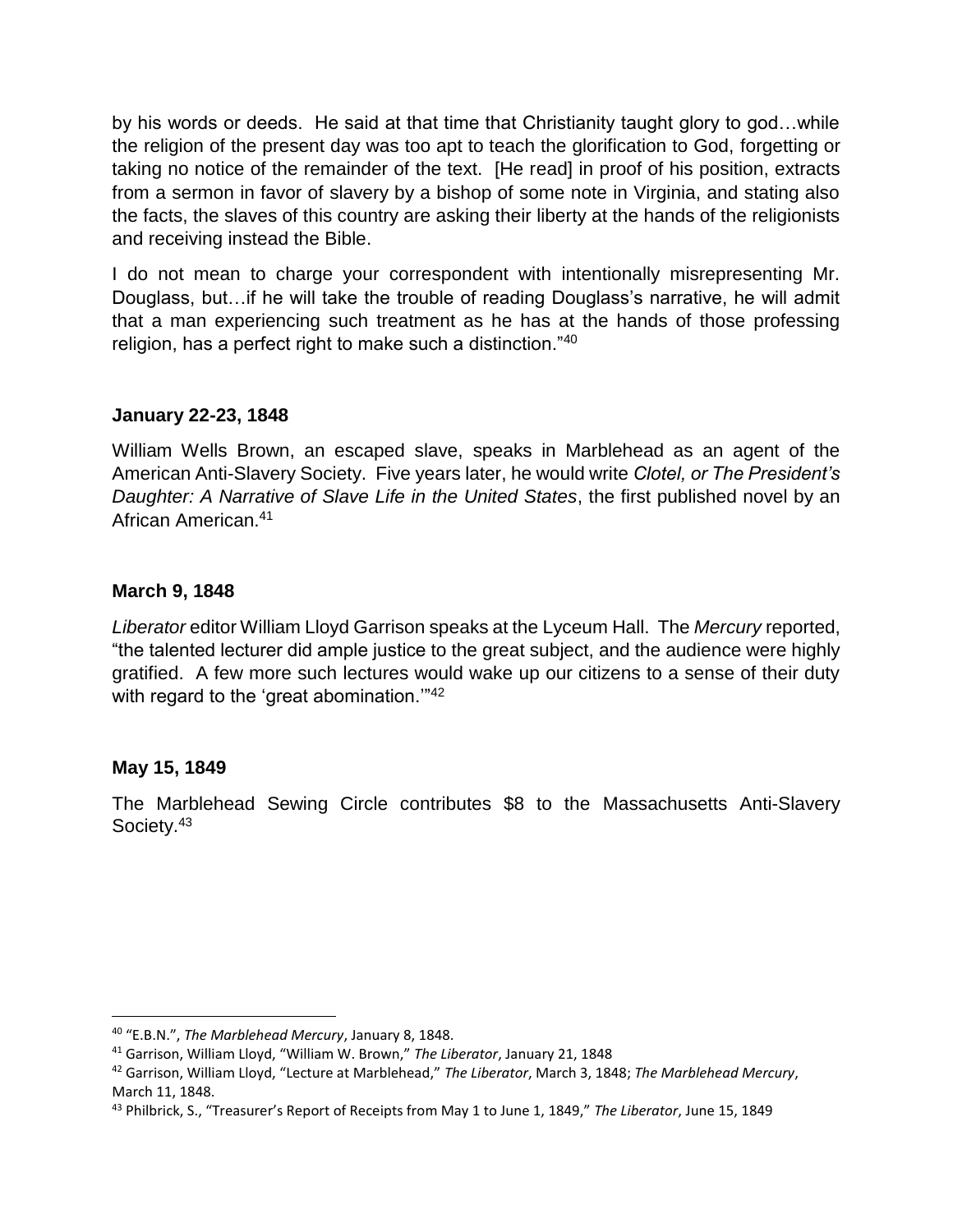### **1850**

William and Ellen Craft, former slaves from Macon, Georgia who escaped to Boston, are transported to Marblehead via the Underground Railroad by members of the Boston Vigilance Committee.

They are brought to Marblehead after two slave catchers traveled from Georgia to recapture them. The Crafts stayed in the home of Simeon and Betsey Dodge, at what is now 236 Washington Street. Dodge estimates that the Crafts stayed in his home for "approximately one week" while some of his associates, like David Mead, claim the Crafts stayed for "a considerable time." Later, the Crafts escape to England via Portland, Maine, and Halifax, Nova Scotia.<sup>44</sup>

The Dodges worked with Boston abolitionists William Wells Brown and John A. Purvis as their primary contact for receiving freedom seekers. According to David Mead, "Their home during the darkest days of anti-slavery times was the shelter of the fugitives who were sent from Boston for safety. A very large number found shelter, food, and clothing there, and were concealed for days and weeks together, while pro-slavery spies were constantly watching around the premises."

To protect freedom seekers from these spies, Simeon Dodge created a secret trap door in the floor for them to escape through in case the house was raided. When freedom seekers were ready to be moved, Dodge conveyed them in a covered wagon to John A. Innis in Salem.<sup>45</sup>

# **September 18, 1850**

 $\overline{a}$ 

Congress passes The Fugitive Slave Act, part of the Compromise of 1850. The act authorized Southern slave hunters to deputize Northern citizens to assist them in capturing runaway slaves. If citizens refused, they could be fined one thousand dollars.

Under the law, fugitive slaves were denied a trial by jury and could not testify on their own behalf before judges, as they were not American citizens. Judges received ten dollars if they ruled in favor of slavecatchers, but only five dollars if they ruled for the freedom seeker.

https://ohiomemory.org/digital/collection/siebert/id/16569/rec/4; Holmes, Marian Smith, "The Great Escape from Slavery of William and Ellen Craft," *Smithsonian*, June 16, 2010; Booth, Robert, *The Women of Marblehead*

<sup>44</sup> Simeon Dodge to William Siebert, January 29, 1894, Wilbur H. Siebert Underground Railroad Collection, https://ohiomemory.org/digital/collection/siebert/id/16564/rec/3; Simeon Dodge to William Siebert, March 20, 1898, Wilbur H. Siebert Underground Railroad Collection

<sup>(</sup>Marblehead: Marblehead Female Humane Society, 2016), 113; David Mead to William Siebert, undated., Wilbur H. Siebert Underground Railroad Collection, https://ohiomemory.org/digital/collection/siebert/id/15457/rec/2

<sup>45</sup> David Mead to Wilbur H. Siebert, undated. Wilbur H. Siebert Underground Railroad Collection,

https://ohiomemory.org/digital/collection/siebert/id/15457/rec/2; George W. Putnam to William Siebert, November 5, 1893, Wilbur H. Siebert Underground Railroad Collection,

https://ohiomemory.org/digital/collection/siebert/id/16771/rec/8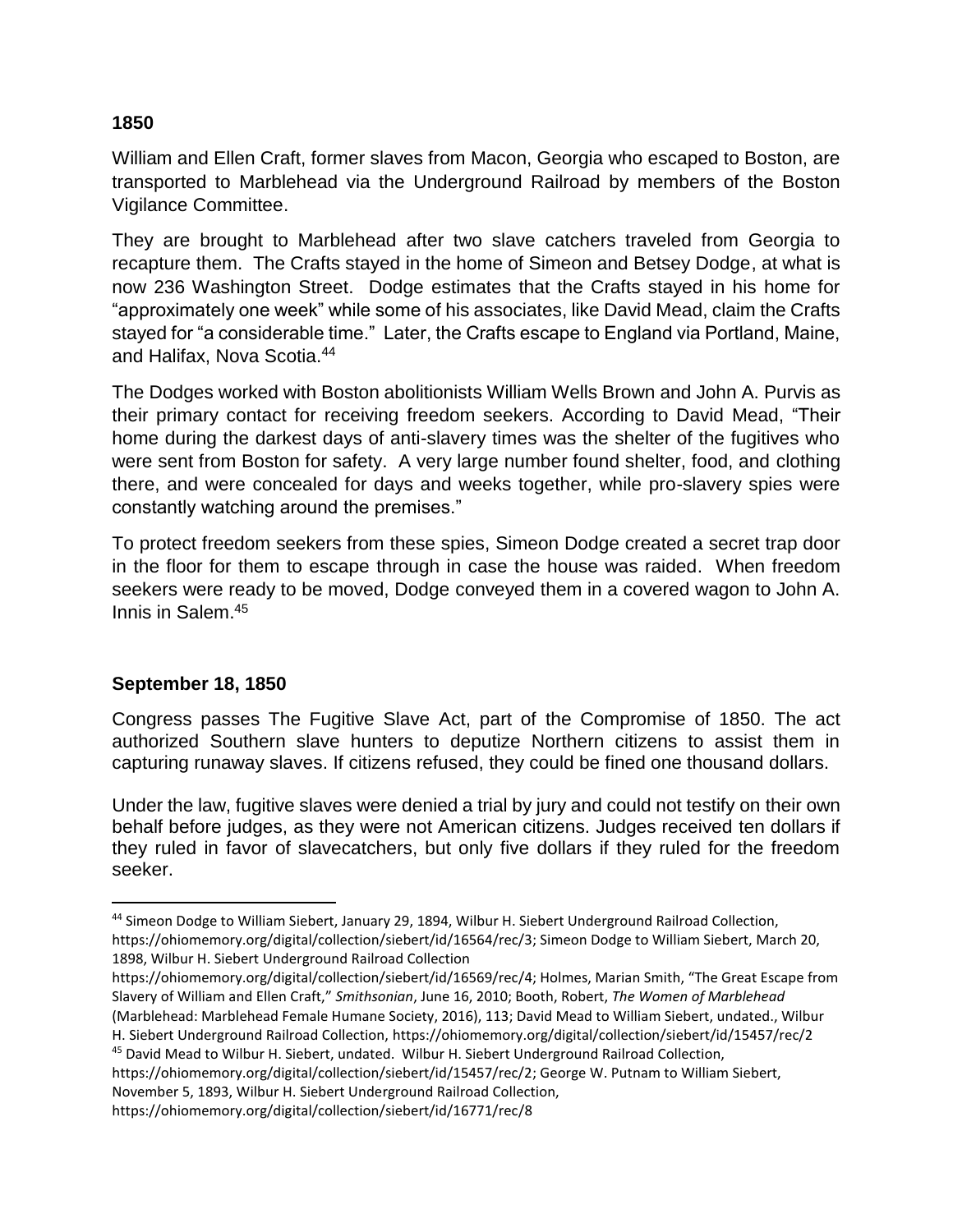The Fugitive Slave Act spurred Northerners into action, resulting in increased activity on the Underground Railroad.<sup>46</sup>

## **February 4, 1851**

A series of petitions are presented to the U.S. House of Representatives, calling for the repeal of the Fugitive Slave Law. Marblehead contributes one petition, organized by Rev. C. Thurston and signed by 308 Marbleheaders.<sup>47</sup>

### **March 20, 1852**

Harriet Beecher Stowe's antislavery novel *Uncle Tom's Cabin* is published by John P. Jewett and Company in Boston. It had previously appeared as a serialized novel in *The National Era* newspaper. It sold 300,000 copies in its first three months, and remains one of 19th Century America's most culturally significant novels.<sup>48</sup>

## **July 10, 1853**

Parker Pillsbury, an agent of the American Anti-Slavery Society, speaks in Marblehead.<sup>49</sup>

### **1854**

 $\overline{\phantom{a}}$ 

The Boston Anti Man-Hunting League forms, after fugitive slave Anthony Burns is forcibly returned to the South. Towns throughout the state established affiliate leagues thereafter.<sup>50</sup> Dr. Samuel Young was President of the Marblehead Branch, and Simeon Dodge was the Secretary. Other members included Benjamin G. Hathaway, Samuel Goodwin, A.C. Orne, Hooper R. Goodwin, and John Goodwin. According to Samuel Goodwin, their Society had a cipher they used to carry out secret communications with the Boston League. 51

The purpose of the various leagues was to attack and subdue slave hunters who traveled North to reclaim escaped slaves.<sup>52</sup> The Leagues practiced drills, including one where a

https://socialwelfare.library.vcu.edu/federal/fugitive-slave-act-of-1850/

<sup>51</sup> Simeon Dodge to Professor Wilbur H. Siebert, March 1893.

<sup>46</sup> Paul, Catherine A., "Fugitive Slave Act of 1850," VCU Libraries Social Welfare History Project,

<sup>47</sup> Garrison, William Lloyd, "House of Representatives, February 4," *The Liberator*, February 14, 1851.

<sup>48</sup> Winship, Michael, "Uncle Tom's Cabin: History of the Book in the 19th Century United States,"

<sup>49</sup> Garrison, William Lloyd, "Parker Pillsbury", *The Liberator*, July 8, 1853.

<sup>&</sup>lt;sup>50</sup> "The Boston Anti-Man-Hunting League", Boston African American National Historic Site, National Park Service.

https://www.nps.gov/articles/000/boston-anti-man-hunting-league.htm

<sup>52</sup> Lord, Priscilla Sawyer and Virginia Clegg Gamage, *Marblehead: The Spirit of '76 Lives Here* (Radnor, Pennsylvania: Chilton Book Company), 173.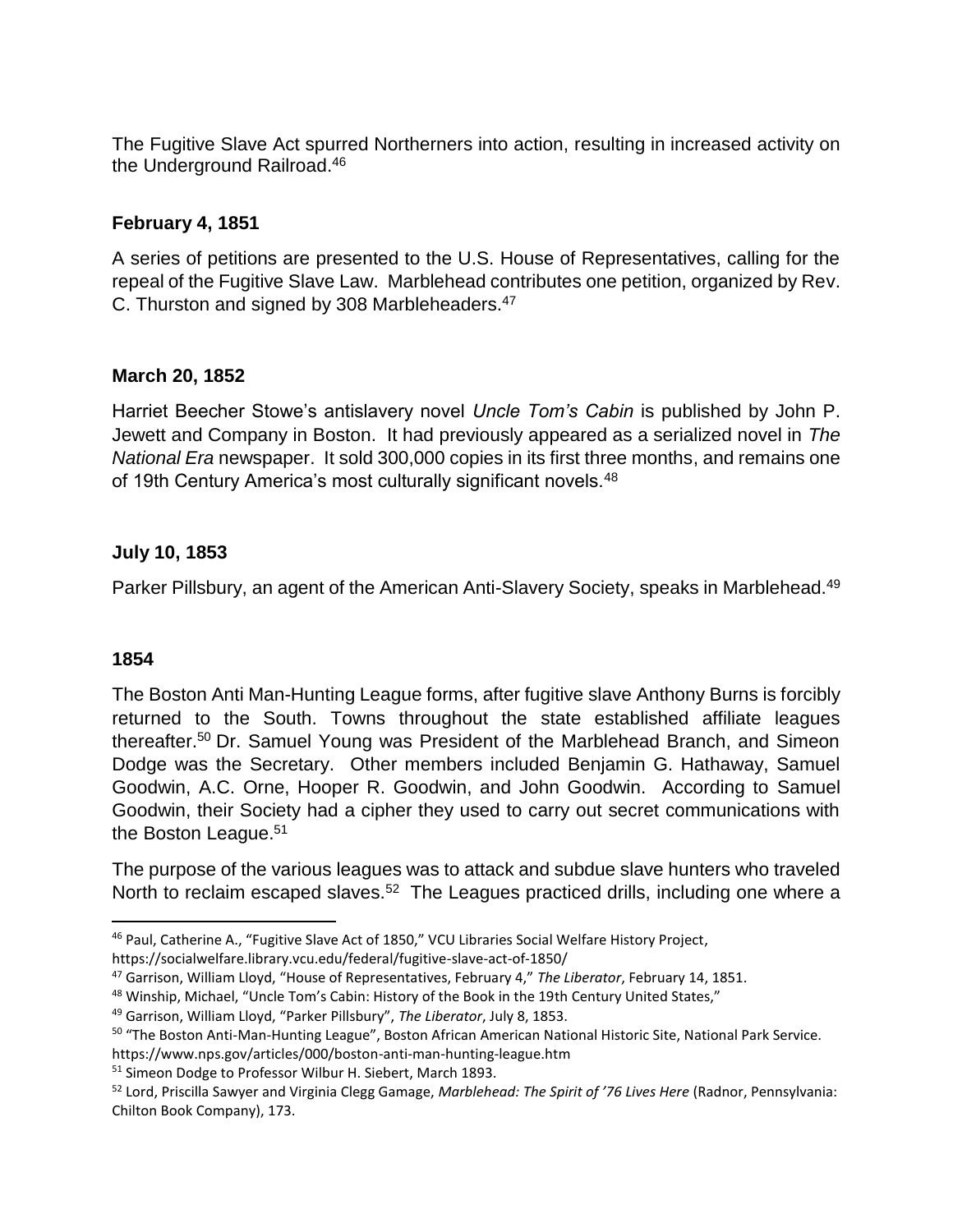member assumed the role of a slave catcher while the others accosted him, each taking a separate limb and subduing the struggling culprit.

However, the Leagues had little opportunity to put their plans into action. As the National Park Service explains, "Public opinion and a stringent new Personal Liberties Law ensured that no other freedom seeker would be returned from Massachusetts." Nathaniel Bowditch, leader of the Boston League, mused, "Burns's rendition produced so much excitement North and South that no Southerner or slave driver wished to come to Boston, for fear of something worse, perhaps, happening to him."<sup>53</sup>

### **September 2, 1855**

William Wells Brown, an agent of the American Anti-Slavery Society, speaks in Marblehead.<sup>54</sup>

## **July 20, 1856**

"Considerable excitement" occurs in Marblehead during a Sunday sermon by the local Methodist minister, who "expressed the opinion that it is a time of national mourning, not rejoicing --- that our liberties had been cloven down; and went generally into the slavery question, and rebuked the town authorities for allowing the sale of spirituous liquors on that day."

In response, the church choir deserted their seats, and leading members of the church condemned the minister after the service.<sup>55</sup>

### **October 26, 1856**

Charles Lenox Remond, an agent of the American Anti-Slavery Society, speaks in Marblehead.<sup>56</sup>

### **November 21, 1858**

 $\overline{a}$ 

Parker Pillsbury and Charles Lenox Remond, agents of the American Anti-Slavery Society, speak in Marblehead.<sup>57</sup>

<sup>53 &</sup>quot;The Boston Anti-Man-Hunting League", Boston African American National Historic Site, National Park Service. https://www.nps.gov/articles/000/boston-anti-man-hunting-league.htm

<sup>54</sup> Garrison, William Lloyd, "Wm. Wells Brown," *The Liberator*, August 24, 1855.

<sup>55</sup> Garrison, William Lloyd, "Afraid of the Truth," *The Liberator*, July 25, 1856.

<sup>56</sup> Garrison, William Lloyd, "Marblehead," *The Liberator*, October 24, 1856.

<sup>57</sup> Garrison, William Lloyd, "Marblehead," *The Liberator*, November 19, 1858.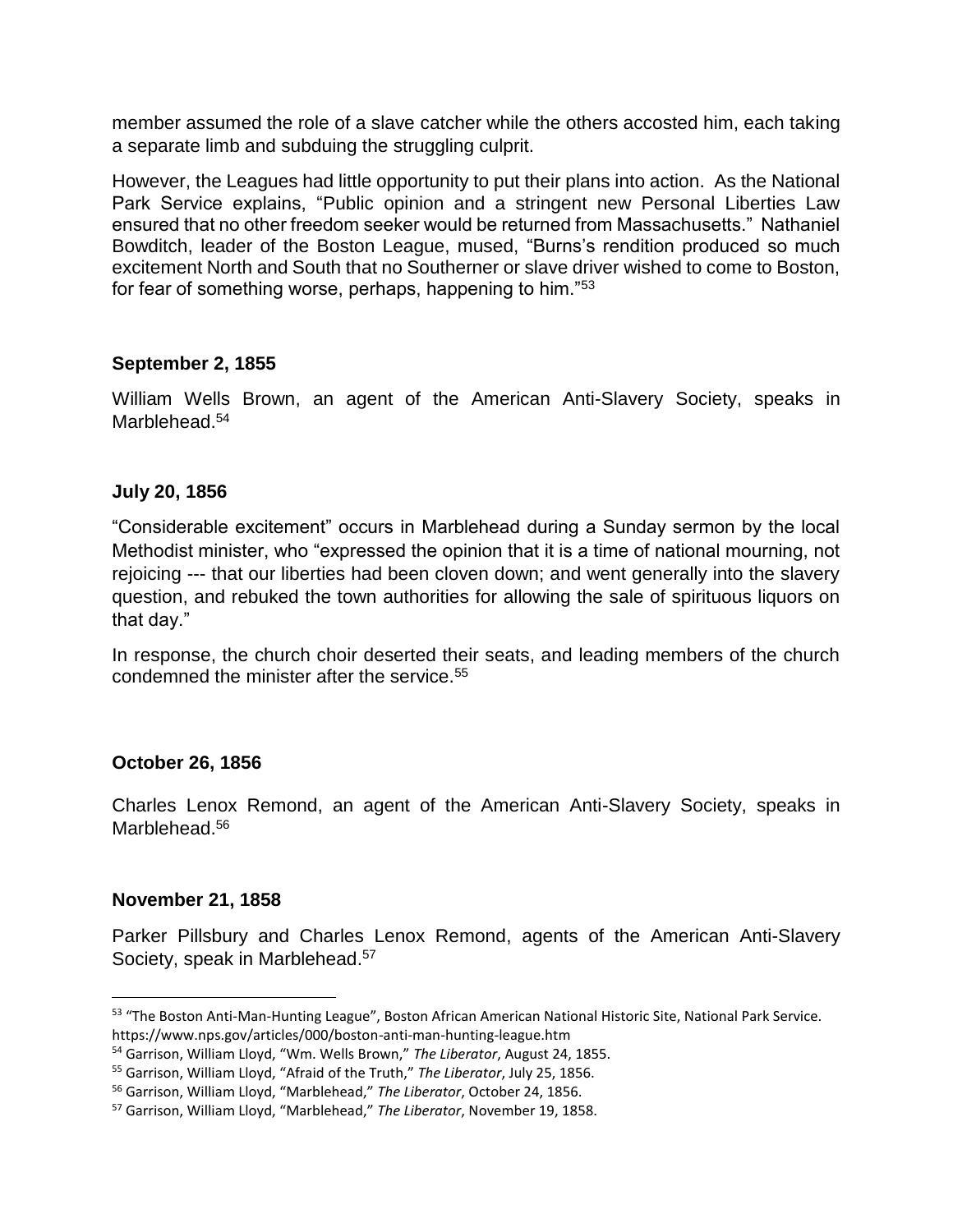## **October 30-31, 1875**

Henry "Box" Brown, a slave who gained nationwide fame for his daring escape from the South inside a shipping crate, delivers a lecture and performs a magic show at Lyceum Hall.

The *Marblehead Messenger* reported, "On Sunday evening, he delivered a lecture on his experience while in slavery, and his wife, who is a white lady, recited an essay on the subject, written by an English clergyman. The entertainment given on Wednesday evening was very interesting, Mr. Brown proving himself quite an expert in sleight of hand tricks, among which was tying a little girl in a bag by persons in the audience, then placing her in a box from which she appeared with the bag in her hand with the knots tied as before, and with apparently no way of escape there not being a seam or hole of any kind about it. It was really one of the most clever deceptions it has been our pleasure to witness."<sup>58</sup>

## **September 7, 1881**

Anthony & Ellis' Ideal Uncle Tom's Cabin Company opened the performance season at Abbot Hall. As the *Marblehead Messenger* reported, "This company has performed the famous drama to over a million people, and in all our large cities last season people were turned away from the doors. This season the enterprising managers offer fresh attractions, making the presentation more magnificent than ever. The company is a strong one, and Miss Minnie Foster, as Topsy, with songs, dances, and banjo solos, is a marvelous impersonation. The finest colored singers in the world, the famous Memphis University students, will add reality to the plantation scenes, and the Siberian bloodhounds and the trained donkey, Dixie, are features which call forth great applause."<sup>59</sup>

However, the production featured several racially caricatured characters, like Topsy. Her image appeared on a poster, where she declares, "Golly I's so wicked."

### **January 29, 1894**

l

In a letter written in response to a UGRR Circular, Simeon Dodge identifies Marbleheaders who he considered abolitionists: Thomas Wooldridge and his wife, Lord Harris, Ambrose Allen, William Stanley, Benjamin G. Hathaway, Samuel Goodwin,

<sup>58</sup> "Entertainment", *The Marblehead Messenger*, November 6, 1875.

<sup>59</sup> "Uncle Tom's Cabin," *The Marblehead Messenger*, September 2, 1881. Two other companies performed versions of Uncle Tom's Cabin at Abbot Hall: Abbey's Uncle Tom's Cabin Company on May 27, 1885 (*Marblehead Messenger*, June 25, 1886) and C.H. Smith's Double Company on October 27, 1885 (*Marblehead Messenger*, October 30, 1885).